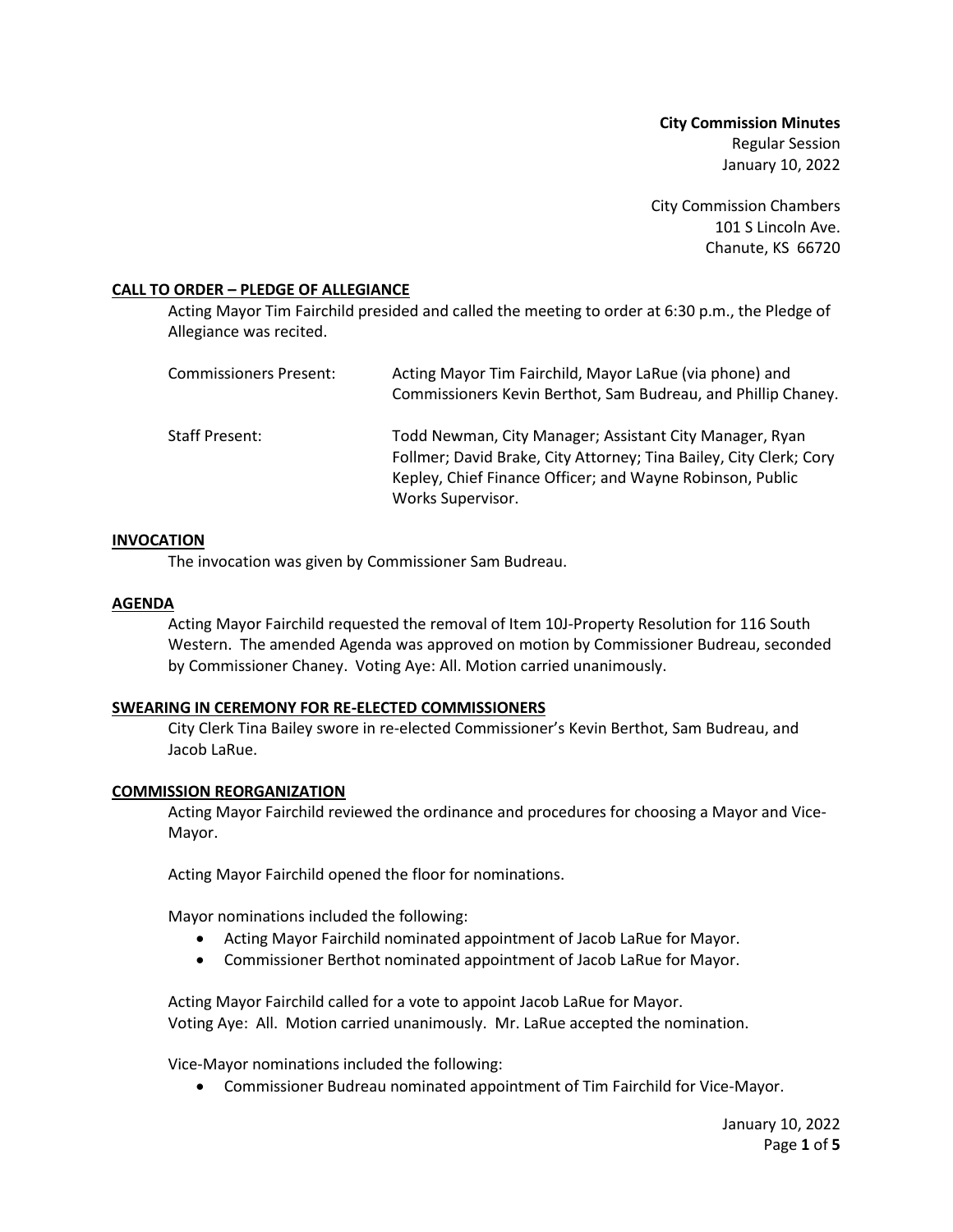• Commissioner Berthot nominated appointment of Tim Fairchild for Vice-Mayor.

Acting Mayor Fairchild called for a vote to appoint Tim Fairchild (himself) as Vice-Mayor. Voting Aye: All. Motion carried unanimously. Mr. Fairchild accepted the nomination.

## **CONSENT AGENDA**

The Consent Agenda is used to approve non-controversial or routine matters by a single motion and vote. The Consent Agenda consisted of the following:

- Minutes City Commission December 13, 2021
- Warrant Register dated December 15, 2021
- Warrant Register dated December 21, 2021
- Warrant Register dated December 29, 2021
- Warrant Register dated January 5, 2022
- Review Various Board and Committee Minutes and Reports

Motion made by Commissioner Berthot, seconded by Commissioner Budreau, to approve the Consent Agenda. Voting Aye: All. Motion carried unanimously.

## **PUBLIC COMMENTS**

None

## **CITY MANAGER'S REPORT**

City Manager Todd Newman requested that the Commission consider holding a Work Session to review City Financials and the Capital Improvement Plan (CIP).

General discussion was made.

Commission consensus was to hold a Work Session on Monday, January 24, 2022 at 5:30 p.m. to review City Financials and the Capital Improvement Plan (CIP).

### **NEW BUSINESS**

# **APPROVAL OF PROFESSIONAL SERVICES WITH MIDWEST ENGINEERING GROUP, LLC FOR WATER TREATMENT PLANT IMPROVEMENTS**

The Water Treatment Plant Improvement Project consist of providing design, bid and construction phase services, as outlined in Exhibit A for 6 MGD Water Treatment Plant Improvements for the City of Chanute, Kansas. The Project includes rehabilitation of the building, filter, recarbination basin and intake; clarifier replacement; clearwell, high service pump and disinfection system replacement and new chemical feed building and equipment, as outlined in Exhibit D.

City of Chanute General Obligation Bonds, Series 2021-A will support payment of the proposed Water Treatment Plant improvements, including payment for engineering services. Midwest Engineering Group's fee for services is \$2,500,000.00.

Midwest Engineering Group, LLC Principal Owner Danny Coltrane provided a brief overview of proposed Agreement and project.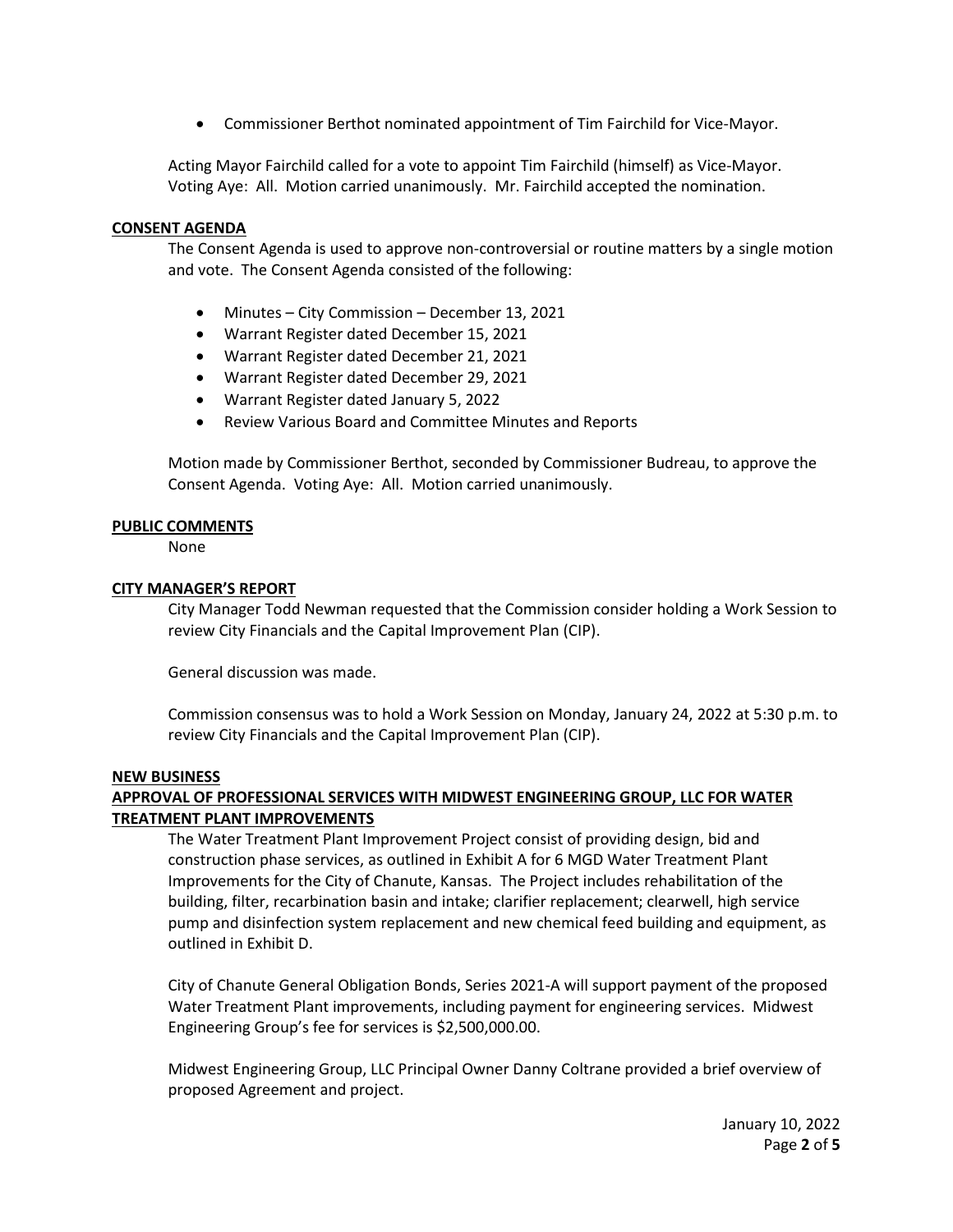General discussion was made. Comments were made by City Manager Todd Newman, Assistant City Manager Ryan Follmer, City Attorney David Brake, and Mr. Coltrane.

Motion made by Commissioner Budreau, seconded by Acting Mayor Fairchild, to approve Professional Services with Midwest Engineering Group, LLC and authorize the mayor to sign the Agreement as presented. Voting Aye: All. Motion carried unanimously.

#### **APPOINT TWO MEMBERS TO THE GOLF COURSE ADVISORY COMMITTEE**

Golf Course Advisory Committee members Karen Wheeler and David Jones have resigned from the Golf Course Advisory Committee. The Golf Course Advisory Committee held a Special Call meeting on December 27, 2021 to review board applications received to date.

The Golf Course Advisory Committee is recommending appointment of Ed Ranz and Nancy Isaacs to fill the two board vacancies.

Motion made by Commissioner Chaney, seconded by Commissioner Budreau, to appoint Ed Ranz and Nancy Isaacs to the Golf Course Advisory Committee. Voting Aye: All. Motion carried unanimously.

#### **CONSIDER ORDINANCE – REZONING C-1 TO R-2 FOR 16 NORTH FOREST AVENUE**

An application has been filed to rezone the property located at 16 North Forest Avenue from C-1 to R-2. On November 30, 2021 the Planning Commission considered this matter and unanimously voted to approve the rezoning.

General discussion was made. Comments were made by City Manager Todd Newman, Assistant City Manager Ryan Follmer, and City Attorney David Brake.

Motion made by Commissioner Chaney, seconded by Commissioner Berthot, to pass an Ordinance Changing the Zoning Classification for 16 North Forest Avenue. Voting Aye: All. Motion carried unanimously.

The Ordinance was assigned: No. S-550

### **NEIGHBORHOOD REVITALIZATION APPLICATION – BILDER CORPORATION**

Bilder Corporation has submitted an application under the Neighborhood Revitalization Program. It has been verified that the property listed under the scope of the application, 2810 W 7th, parcel identification number 067-044-19-0-30-01-029.00-0 is within the scope of the city limits of Chanute. The application has been submitted and reviewed by the Neosho County Appraisers office along with the Neosho County Treasurer's office.

Motion made by Commissioner Chaney, seconded by Commissioner Budreau, to approve the Neighborhood Revitalization Application – Bilder Corporation, 2810 W 7th. Voting Aye: All. Motion carried unanimously.

## **C&D LANDFILL RATES**

With the closing of Green Environmental Services, the City of Chanute has reopened its C&D portion of the City Landfill. City staff recommends setting a \$42 tonnage fee for intown and \$60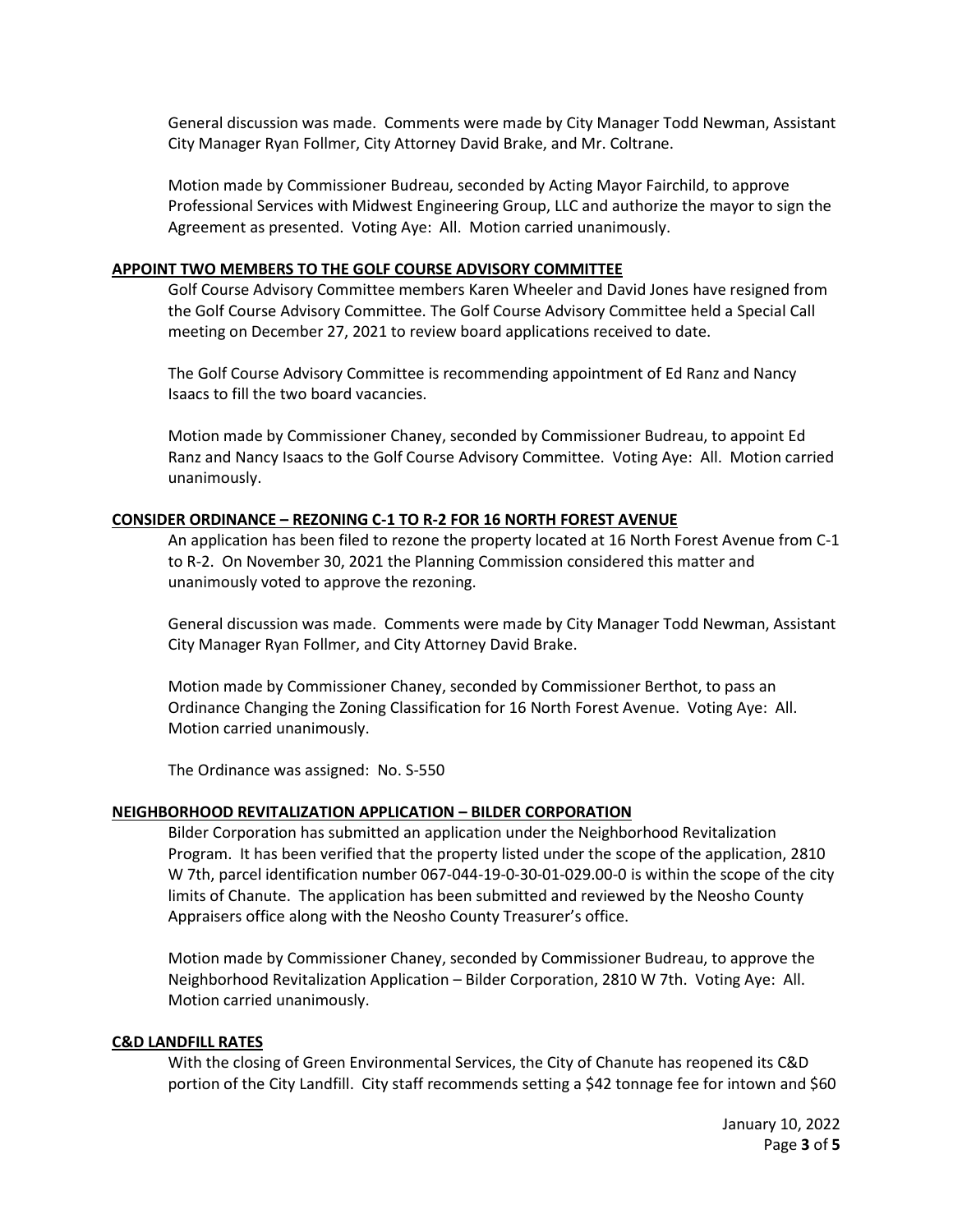tonnage fee for out of town residents for C&D disposal at the City landfill. The tonnage rate does not include the State Solid Waste Fee set at \$1.00 per ton.

By setting the proposed fee, City staff is projecting to cover any/all operational costs that may arise. Future rates will be reviewed during the budget work session as more information becomes available.

General discussion was made. Comments were made by City Manager Todd Newman and Public Works Supervisor Wayne Robinson.

Motion made by Commissioner Chaney, seconded by Commissioner Berthot, to approve the proposed C&D Landfill tonnage rate at \$42 per ton for intown and \$60 per ton for out of town customers for C&D Disposal, effective January 11, 2022. Voting Aye: All. Motion carried unanimously.

#### **APPOINT/REAPPOINT COMMISSIONERS TO INTERFACE WITH SPECIFIED CITY BOARDS**

Commission may wish to discuss assigning and/or reassigning Commissioners to interface with local City boards. A current list of City Board/Commission liaisons was provided for review.

General discussion was made.

Motion made by Commissioner Chaney, seconded by Acting Mayor Fairchild, to appoint Commissioners as representatives to interface with specified City Boards/Committees as follows:

Chanute Land Bank Board– Tim Fairchild Chanute Main Street Board - Mayor & Vice-Mayor Depot Management Committee – Tim Fairchild Downtown Revitalization Committee - Phil Chaney Economic Development Committee – Mayor & Vice-Mayor Golf Course Advisory Committee – Sam Budreau Housing Authority Board – Sam Budreau Library Board – Mayor Parks Advisory Board – Kevin Berthot Planning Commission – Jacob LaRue Recreation Commission – Phil Chaney Tourism Committee – Kevin Berthot

Voting Aye: All. Motion carried unanimously.

#### **PROPERTY RESOLUTION – 221 EAST MAIN**

221 East Main property owner Earl Bartholomew requested funding assistance from the City and additional time to abate the nuisance.

General discussion was made. Comments were made by City Manager Todd Newman, City Attorney David Brake, and Mr. Bartholomew.